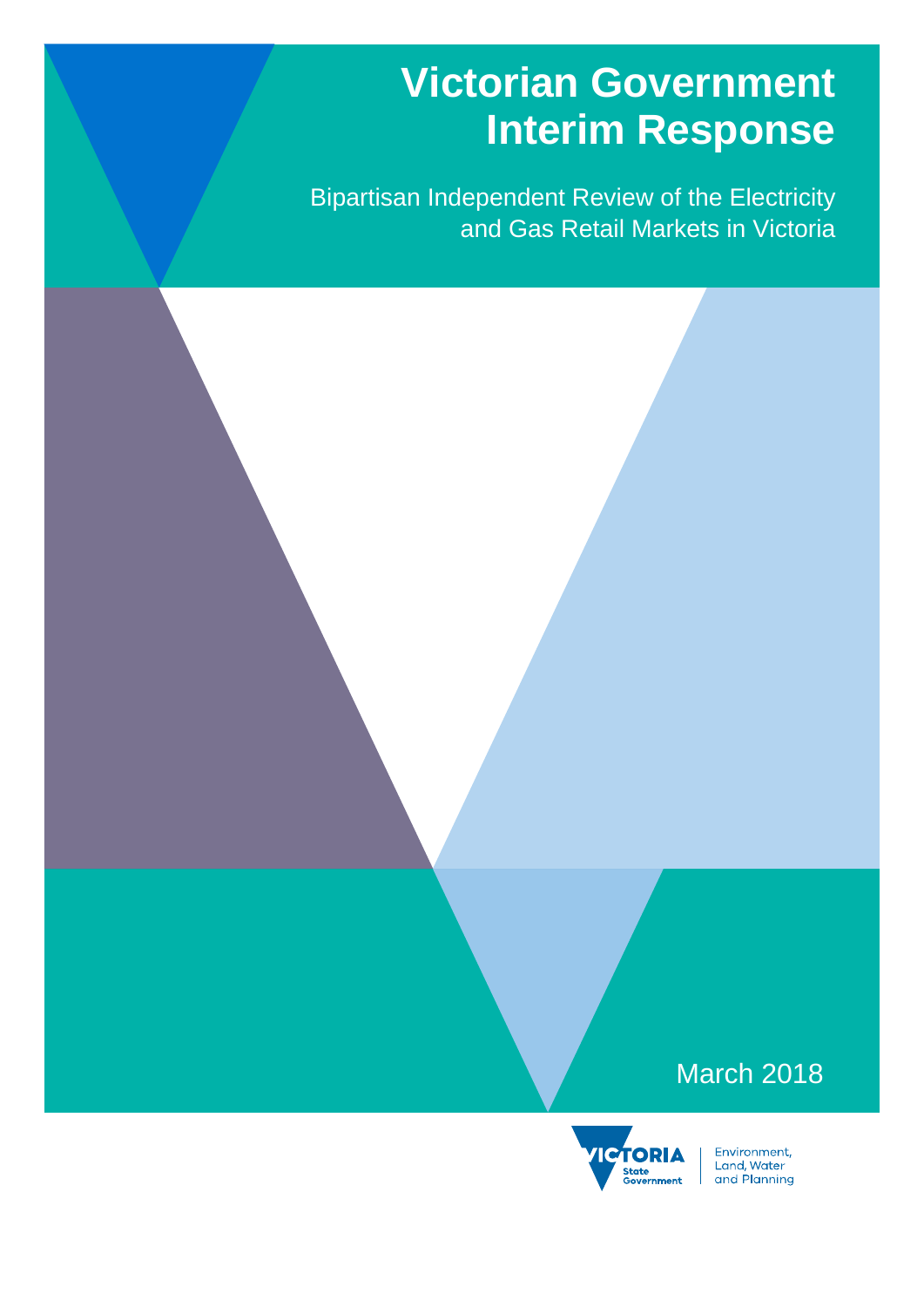© The State of Victoria Department of Environment, Land, Water and Planning, 2018



This work is licensed under a Creative Commons Attribution 4.0 International licence. You are free to re-use the work under that licence, on the condition that you credit the State of Victoria as author. The licence does not apply to any images, photographs or branding, including the Victorian Coat of Arms, the Victorian Government logo and the

Department of Environment, Land, Water and Planning (DELWP) logo. To view a copy of this licence, visit <http://creativecommons.org/licenses/by/4.0/>

#### **Disclaimer**

This publication may be of assistance to you but the State of Victoria and its employees do not guarantee that the publication is without flaw of any kind or is wholly appropriate for your particular purposes and therefore disclaims all liability for any error, loss or other consequence which may arise from you relying on any information in this publication.

#### **Accessibility**

If you would like to receive this publication in an alternative format, please telephone the DELWP Customer Service Centre on 136 186, email [customer.service@delwp.vic.gov.au](mailto:customer.service@delwp.vic.gov.au) or via the National Relay Service on 133 677 [www.relayservice.com.au.](http://www.relayservice.com.au/) This document is also available on the internet at [www.delwp.vic.gov.au.](http://www.delwp.vic.gov.au/)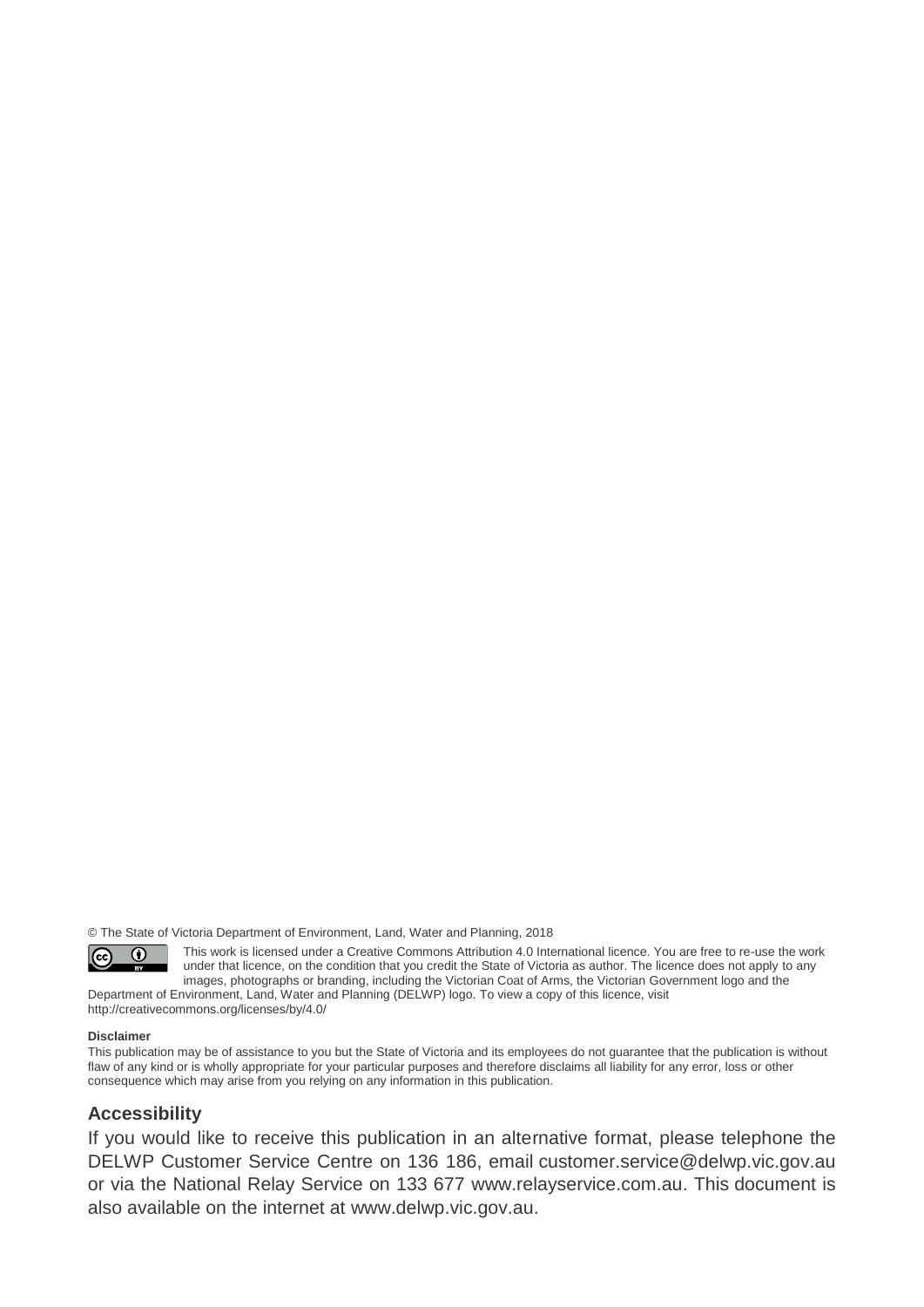#### *Introduction*

In November 2016, the Andrews Labor Government launched the *Independent Review of the Electricity and Gas Retail Markets in Victoria* (the Review). The Review was in response to ongoing concerns about the impact of nation-wide rising energy costs and Victoria's competitive electricity and gas market not delivering on intended benefits for Victorian consumers.

The Panel, comprising Professor John Thwaites, Ms Patricia Faulkner AO and Mr Terry Mulder, undertook extensive consultation including releasing a discussion paper in January 2017 and receiving 25 written submissions, hosting a public forum held in February 2017 attended by 69 stakeholders, and holding targeted discussions with consumer representatives, network operators and energy retailers. The Review findings are underpinned by research and analysis on retailer marketing, prices and practices, consumer engagement in the market and what drives consumer choice and practices, and the experience of other jurisdictions.

The Panel delivered its final report in August 2017.<sup>1</sup> It found that despite more than 15 years of competition, Victoria's electricity and gas retail markets have not delivered the promised benefits to consumers, that Victorian householders are paying more than they should for energy, and that the retail charge component – the part of a customer's energy bill that covers the cost of billing and marketing – is a major factor in increasing energy costs.

The Review concluded that strong intervention is required to ensure better outcomes for consumers. In total, the Panel made 11 broad recommendations designed to place consumers back on a level playing field. The recommendations cover a range of themes including introducing a form of price regulation (called a 'Basic Service Offer') aimed at delivering 'no frills', affordable energy bills, improving transparency in energy retailer marketing, strengthening consumer protections, assisting vulnerable customers, enhancing the powers of the Essential Services Commission (ESC) to monitor and report on the competitiveness and efficiency of the Victorian retail energy market, and ensuring that customers have the best possible tariffs for their circumstances.

#### *Andrews Labor Government Response to the Independent Review of the Electricity and Gas Retail Markets in Victoria*

#### *Making things fair – reducing power bills for Victorians*

The Andrews Labor Government is getting on with the job of ensuring Victoria's retail energy markets deliver more affordable bills for consumers with the following actions:

- **Secured commitments from major energy retailers to do more to reduce the costs of energy for standing offer customers.** In response to the Government's challenge, Victoria's major energy retailers announced in November 2017 new rebates to reduce electricity costs for more than 285,000 customers who are on default deals also known as 'standing offers' or expired market offers – resulting in savings of between \$250 and \$450 per annum compared to what those customers would have paid in 2018 and savings of between \$254 and \$720 per annum if those customers are also eligible concession holders;
- **\$10.8 million dollars has been committed to implement the Victorian Government program,** *Energy Affordability: Putting Consumers First* **to progress a range of affordability projects;**
- **The Government's** *Home Energy Assist* **program will provide \$17 million to support 3,300 households become more energy efficient**;
- **The Government has listened to a range of energy sector and consumer stakeholders** about the Review's findings and recommendations through a stakeholder forum and individual discussions; and
- **The Government is already progressing nine of the 29 Review detailed recommendations.** These include the ESC implementing the outcomes of its review into improved assistance for hardship customers, the Department of Health and Human Services commencing a review of the Utility Relief Grants Scheme, and the Government supporting the pilot of a not-for-profit brokerage service for concession cardholders.

<sup>1.</sup> The final report of the Review Panel is available from: www.energy.vic.gov.au/about-energy/policy-and-strategy.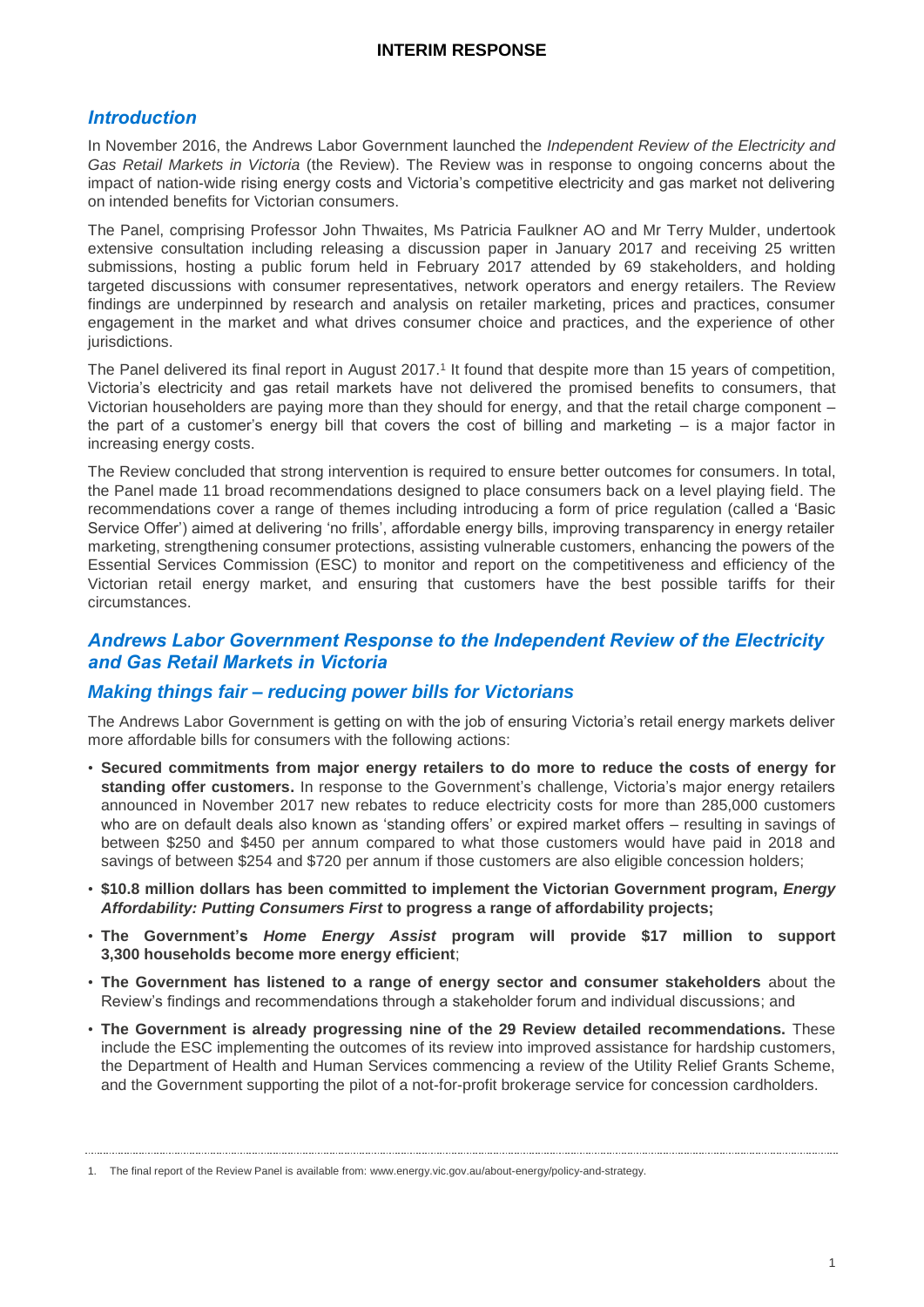#### *Responding to the Review*

The Government will take the following immediate steps on the following key Review recommendations.

- **The Government will undertake further analysis of the application and scope of the Basic Service Offer and abolishing standing offers, or appropriate alternatives, and their effect on Victoria's energy sector** (Recommendations 1 and 2). This recognises immediate measures adopted by major retailers supplying over 90 per cent of Victoria's standing offer customers as of 1 January 2018 and gives the opportunity for the industry to clearly demonstrate that the market is working in the best interests of consumers. The Government will consult further with stakeholders regarding the design of a Basic Service Offer and any alternatives to a Basic Service Offer (BSO).
- **The Government supports the remaining Review recommendations and will consult further with stakeholders regarding their implementation.**
- **Retailers will be required to make prices comparable by publishing a comparison rate and to market prices using a standardised approach.** The Government will request the ESC to commence a review of its regulatory codes and implement the Review recommendations aimed at improving energy retailer marketing and billing practices, including the marketing of energy retail offers in a standardised format that incorporates annual energy costs for standardised customer usage profiles. These initiatives should commence for Recommendations 3A to 3H, on 1 July 2019.
- **The Government will commission the ESC to monitor and report on the competitiveness of the energy retail market.** The Government will commission the ESC to monitor and report on the competitiveness and efficiency of the Victorian energy retail market (Recommendation 8A). In giving effect to this recommendation the ESC will also be asked to develop a methodology for a 'reference BSO price' for electricity and gas offers for residential and small business customers.
- **The Government will also request the ESC to review its regulatory codes, including the Energy Retail Code, to ensure a focus on customer outcomes** (Recommendation 9A). The review will account for new business models of service provision. This broader review will follow the ESC's work on giving effect to Recommendations 3A to 3H and will be completed by 31 December 2019.

A final response to the Review will be released in mid-2018, drawing on the outcomes of the further consultation and the work of the ESC.

|       | <b>Review Recommendation</b>                                       | <b>Government Position</b> | <b>Government Action</b>                                                                                                                                                                            |
|-------|--------------------------------------------------------------------|----------------------------|-----------------------------------------------------------------------------------------------------------------------------------------------------------------------------------------------------|
| 1 & 2 | Basic Service Offer and abolish<br>standing offers                 | Under consideration        | The Government will consult with<br>stakeholders regarding the design<br>of a BSO and BSO alternatives<br>and will make a decision later in<br>2018                                                 |
|       |                                                                    |                            | In the meantime, Government<br>expects retailers to demonstrate<br>their understanding that electricity<br>and gas are essential services,<br>and to reflect this in their pricing<br>and practices |
| 3     | Marketing information on prices to<br>be easily comparable         | Supported                  | The Government will require the<br>ESC to complete a review of<br>relevant codes by 1 October 2018<br>to give effect to Recommendation<br>3G from 1 July 2019                                       |
|       |                                                                    |                            | The Government will require the<br>ESC to complete a review of<br>relevant codes by 30 January<br>2019<br>effect<br>to<br>give<br>to<br>Recommendations 3A to 3F and<br>3H from 1 July 2019         |
| 4     | Contract periods, practices and<br>variations to be clear and fair | Supported                  | The Government will consult with<br>stakeholders<br>regarding<br>of<br>implementation<br>these<br>recommendations, with a final<br>response to be delivered in mid-<br>2018                         |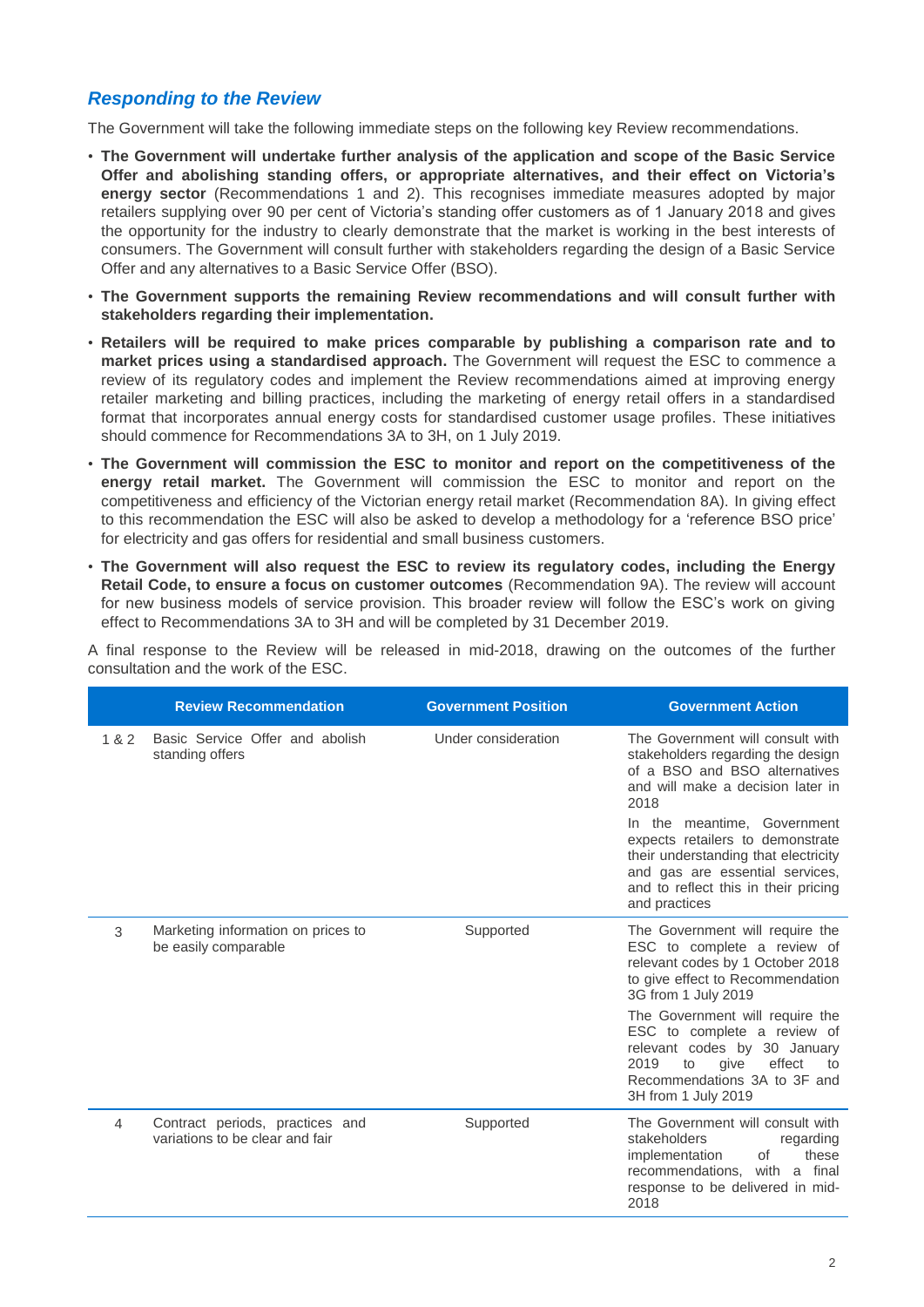|                | <b>Review Recommendation</b>                                                                                     | <b>Government Position</b> | <b>Government Action</b>                                                                                                                                                                                                                                                                                                                                                                                                                                                                                                                                              |
|----------------|------------------------------------------------------------------------------------------------------------------|----------------------------|-----------------------------------------------------------------------------------------------------------------------------------------------------------------------------------------------------------------------------------------------------------------------------------------------------------------------------------------------------------------------------------------------------------------------------------------------------------------------------------------------------------------------------------------------------------------------|
| 5              | Promoting access to smart meter<br>data to assist customers to<br>manage bills and increase energy<br>efficiency | Supported                  | Government<br>The<br>is already<br>progressing Recommendation 5                                                                                                                                                                                                                                                                                                                                                                                                                                                                                                       |
| 6              | Protecting<br>low<br>income<br>and<br>vulnerable customers                                                       | Supported                  | The<br>Government<br>provides<br>in-principle<br>support<br>to<br>Recommendation 6<br>The Government has commenced<br>a review of the Utility Relief<br>Grants<br>Scheme<br>(Recommendation 6D) and aims<br>to complete this review<br>by<br>mid-2018. The implementation of<br>other<br>recommendations<br>will<br>inform consideration of any future<br>review<br>οf<br>energy<br>support<br>schemes<br>for<br>concession<br>cardholders<br>(Recommendation<br>6C)<br>The<br>Government<br>is<br>already<br>other<br>progressing<br>parts<br>οf<br>Recommendation 6 |
| $\overline{7}$ | Brokerage and collective<br>bargaining on behalf of low<br>income and vulnerable customers                       | Supported                  | The<br>Government<br>already<br>is<br>of<br>progressing<br>pilot<br>a<br>- a<br>not-for-profit brokerage service to<br>be rolled-out from mid-2018                                                                                                                                                                                                                                                                                                                                                                                                                    |
| 8              | Monitoring the market                                                                                            | Supported                  | The Government will immediately<br>commission the ESC to monitor<br>and report on the competitiveness<br>and efficiency of the Victorian<br>energy retail market, completing<br>its review by 31 December 2019                                                                                                                                                                                                                                                                                                                                                        |
| 9              | An energy market code based<br>around the consumer                                                               | Supported                  | The Government will request the<br><b>ESC</b><br>effect<br>to<br>give<br>to<br>Recommendation 9A to review its<br>regulatory codes, with the review<br>to be completed by 31 December<br>2019                                                                                                                                                                                                                                                                                                                                                                         |
| 10             | Full coverage of new energy<br>services                                                                          | Supported                  | The Government has already<br>committed<br>extending<br>to<br>the<br>powers of Energy and Water<br>Ombudsman (Victoria) (EWOV)                                                                                                                                                                                                                                                                                                                                                                                                                                        |
| 11             | <b>Energy Market Structure</b>                                                                                   | Supported                  | The Government will continue to<br>work through the COAG Energy<br>Council to ensure that national<br>markets continue to deliver in the<br>long-term interests of consumers                                                                                                                                                                                                                                                                                                                                                                                          |

#### *Recommendations relating to Price Regulation (Recommendations 1 and 2)*

One of the key recommendations of the Review is that all retailers should be required to provide a Basic Service Offer, regulated by the ESC and that, consequently, standing offer contracts should be abolished.

The Review's proposed BSO would be a 'no frills', unconditional offer, available if requested by a customer. The ESC would regulate the price and terms and conditions of this offer, and retailers would remain able to offer alternatives to this BSO in the competitive market, including by offering lower or higher priced offers based on innovation or services valued by customers.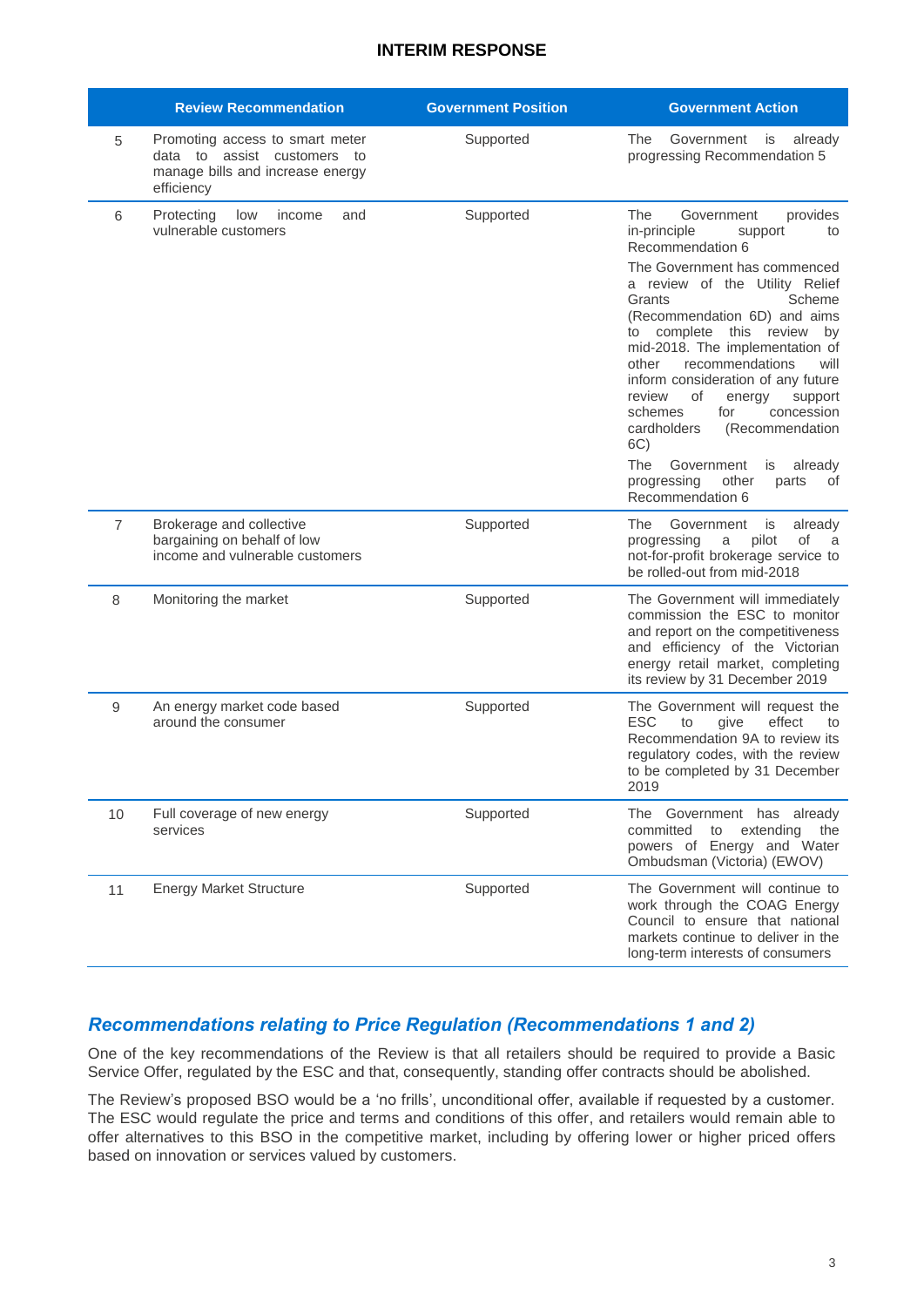A BSO is intended to provide a clear price signal to the market about the reasonable price of energy for a no-frills service, and allow consumers to compare the BSO with the value of other offers in the market, delivering significant benefits.

The Government acknowledges that further analysis is required regarding the scope and application of the BSO and its effect on Victoria's energy sector. The Government will consult further with stakeholders regarding:

- how a regulated BSO or its alternatives, should be implemented in the future;
- whether there are alternative mechanisms to address the concerns of the Review, including to ensure customers have access to a basic retail energy product at a reasonable price and clear information about the reasonable price of energy; and
- any amendments to energy regulatory frameworks that should be established to support the introduction of a BSO or its alternatives in an expedited manner if required.

As part of the implementation of Recommendation 8A (that the ESC monitor and report on the competitiveness and efficiency of the Victorian energy retail market), the Government will immediately request the ESC to develop, in consultation with stakeholders, a methodology for a 'reference BSO price' for electricity and gas offers for residential and small business customers. As intended by the Review, the pricing methodology would include an allowance for a maximum retail profit margin but would not include customer acquisition and retention costs or 'headroom'. The pricing methodology would inform the ESC's consideration of the efficiency of the market and Government's consideration of the recommendation for a BSO.

#### *Recommendations relating to customer empowerment and clearer marketing (Recommendations 3 to 5)*

The Review found that some retailer practices should be improved, including: the marketing of offers based on discounts, the lack of understandable and comparable information on marketing materials and energy bills, and the current ability of retailers to change energy prices with little or no notice.

The Government is already progressing Review Recommendations 3I, 3J and 5A, which are:

- *Recommendation 3I: The Victorian Government's consumer engagement program to continue to focus on improving consumer awareness of the competitive market.*
- *Recommendation 3J: The Victorian Government's program to continue and promote the Victorian Energy Compare website and use of smart meter data.*
- *Recommendation 5A: Promoting access to smart meter data to assist customers to manage bills and increase energy efficiency.*

The Government's independent energy price comparator tool, Victorian Energy Compare (VEC), helps Victorian consumers to compare electricity, gas and solar offers from all energy retailers. More than 500,000 Victorians have visited this website since its launch in October 2015. 7 out of 10 users of the VEC website can save money by switching retail offers, with typical savings of \$330 on annual household energy bills in the first year.

Through the \$10.8 million *Energy Affordability – Putting Consumers First* program, the Government will conduct an extensive energy sector consumer awareness campaign, which will include raising awareness of the VEC tool. It will also include \$1.8 million to undertake an energy data-hub concept study exploring issues relating to consumers', and authorised consumer agents', access to electricity data and to establish the most effective model for implementing an energy data-hub that benefits Victorian energy consumers. \$1 million has also been allocated to further support realisation of the benefits of Victoria's smart meters.

While action is already underway addressing these recommendations, the Government will adopt the following approach to the other elements of Recommendations 3 to 5:

• *Recommendations 3A to 3H*

Recommendations 3A to 3H propose changes to the information provided by energy companies to customers, including marketing material and bills. These recommendations respond to the Review findings that energy retailer marketing practices, including the use of discounts, make it difficult for energy consumers to make informed decisions.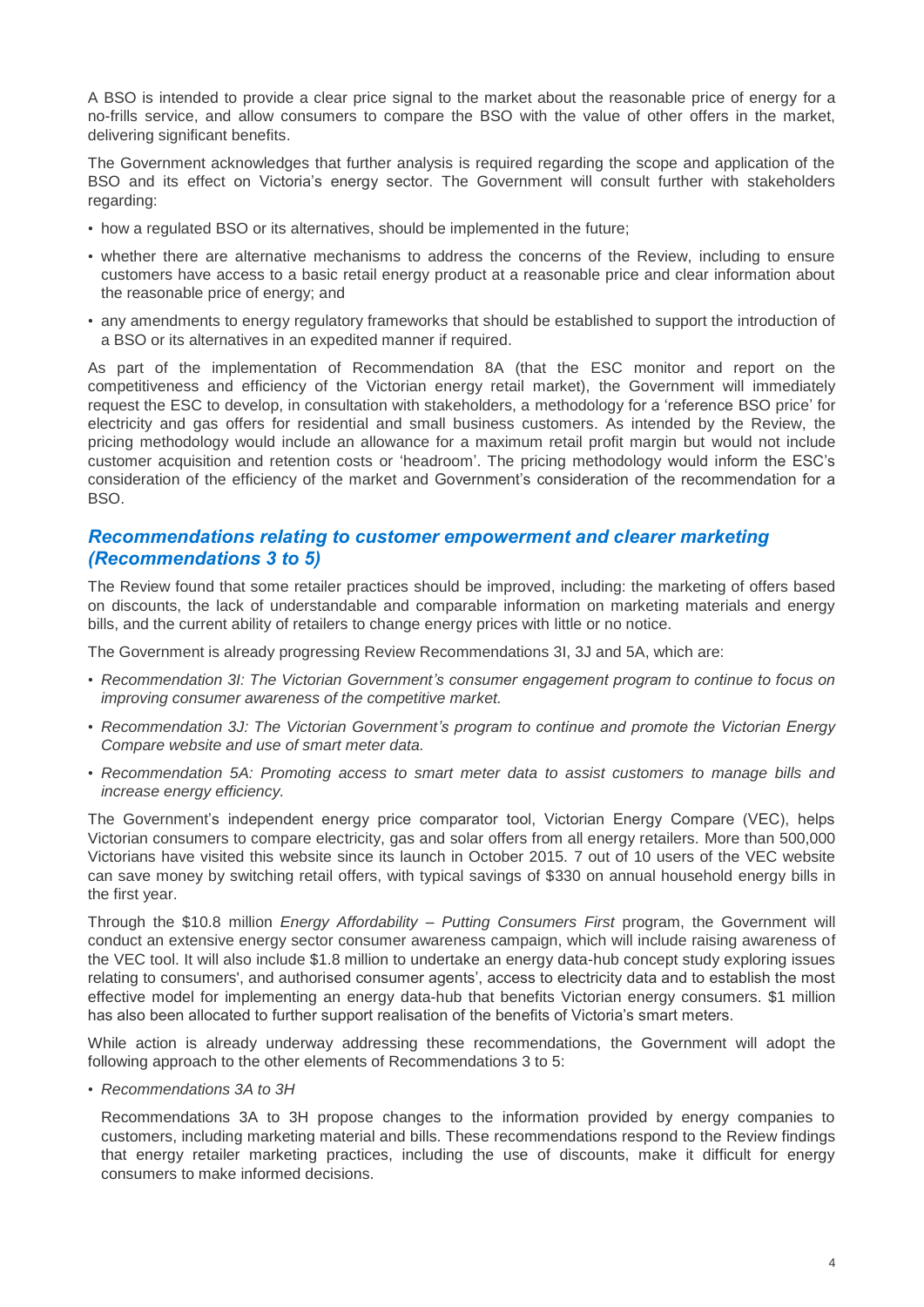Importantly, the Review recommends that retailers be required to market their offers in dollar terms rather than as percentages or unanchored discounts, and that marketing of prices should appear in a standardised format and display the actual annual cost for 3 to 4 standardised customer usage profiles developed by the ESC.

A comparison rate allows customers to compare market offers based on their annual cost. A comparison rate will make it simpler for customers to compare multiple retail offers with complex or confusing features, increasing their opportunity to get the best deal.

The Government will request the ESC to review the Energy Retail Code so as to give effect to Recommendations 3A to 3F and 3H with priority given to recommendation 3G (*Marketing information on prices to be easily comparable*). The ESC will be required to consult with Government and stakeholders, and to complete and publish the review, including relevant Code changes for Recommendation 3G by 1 October 2018 and for Recommendations 3A to 3F and 3H by 30 January 2019. Unless otherwise determined by the Government, changes made by the ESC to the Code relating to marketing and billing information (Recommendations 3A to 3H, including 3G) are expected to come into effect on 1 July 2019.

• *Recommendations 4A to 4E*

The Government will consult further with stakeholders, on the implementation of Recommendations 4A to 4E (Contract periods, practices and variations to be clear and fair). These recommendations respond to concerns that customers on 'market' offers are paying higher prices for energy than they should because of opaque and varying processes at the end of benefits period, and contract and behavioural barriers to consumer engagement with the market. The recommendations include that retailers commit to fix any prices they are offering for a market contract for a minimum of 12 months.

#### *Recommendations in relation to low-income and vulnerable consumers (Recommendations 6 and 7)*

A key principle underpinning the Review recommendations is that energy is an essential service. The Panel noted that, as an essential service, 'consumers must purchase energy and must participate in the retail market even if they are not interested in the product and regardless of continued price rises. Energy must be accessible, affordable and reliable for all.' The Panel expressly noted that low-income and vulnerable households must have access to affordable energy and may find navigating the complexities of the retail energy market particularly difficult.

The Government has already implemented measures to better protect consumers, including:

- increasing the wrongful disconnection compensation payment to \$500 per day off supply;
- ensuring customers are appropriately compensated for loss of an essential service; and
- removing barriers to customers changing retailers by prohibiting early termination fees except where these are linked to a genuine fixed price, fixed term contract.

The Government also offers a comprehensive program of concessions and benefits to eligible cardholders to assist low-income Victorians with energy bills. This includes an Annual Electricity Concession, a Winter Gas Concession, a Service to Property Charge Concession, a Life Support Concession, and an Excess Electricity Concession.

The Government will be commissioning an Energy Brokerage Service pilot, to be rolled out from mid-2018. This pilot service will provide support for up to 10,000 vulnerable households to select energy contracts that best suit their needs.

Additionally, \$17 million has been committed to the Home Energy Assist program, funding 3,300 Victorian homes to become more energy efficient.

As part of Home Energy Assist, the following new programs are helping to reduce the energy costs of Victorians most in need:

- *Affordable Retrofits* will support Victorian concession cardholders with home energy retrofits, appliance replacements, solar panels and energy advice;
- *Victorian Healthy Homes* will upgrade the homes of vulnerable Victorians with complex healthcare needs and low incomes; and
- *EnergySmart Public Housing* will replace inefficient electric water heaters and electric heaters and deliver tailored upgrades to public housing properties.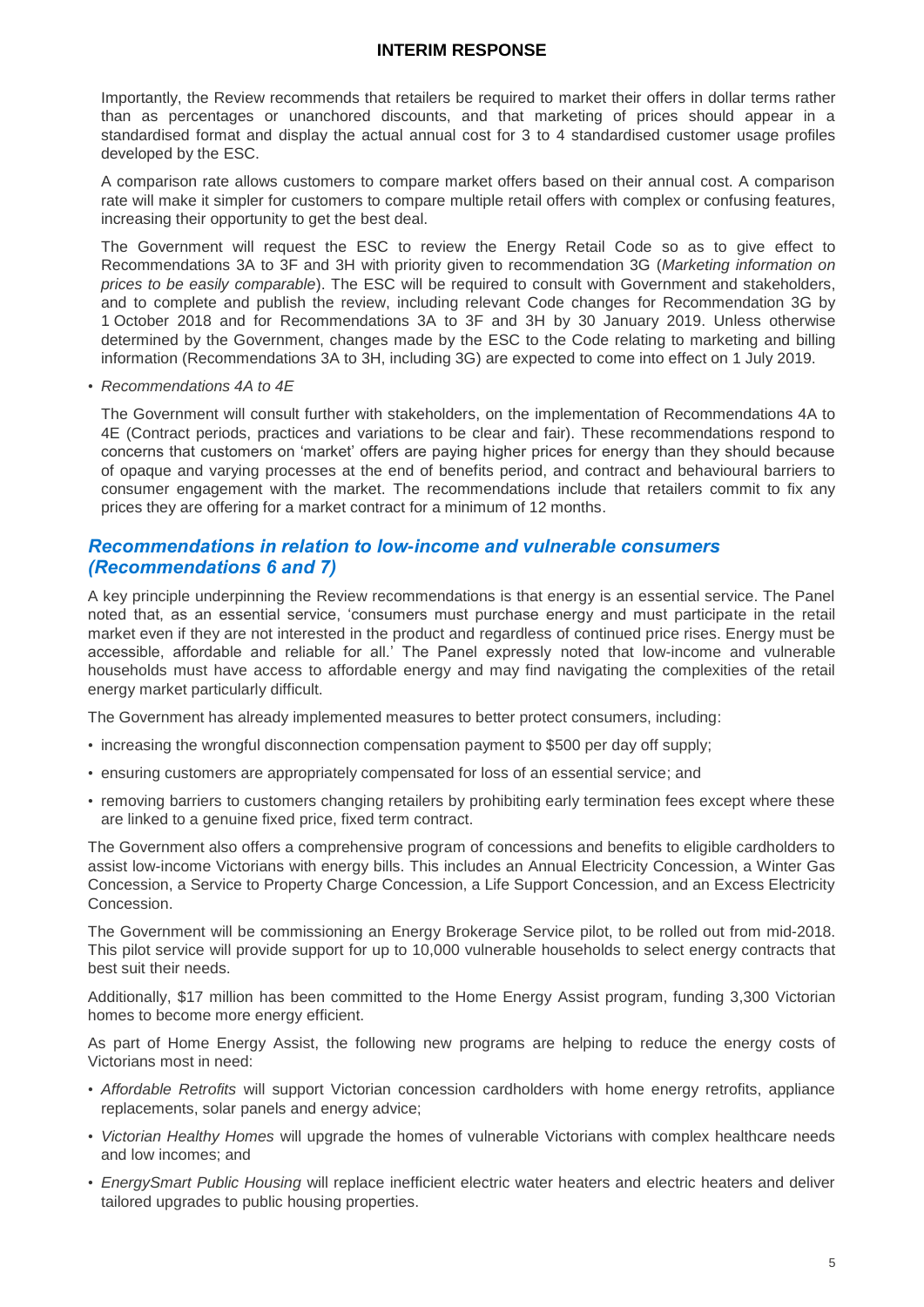The Government will also reach customers who need assistance in engaging with the Government's independent Victorian Energy Compare (VEC) price comparison service. This will include a partnership with a consumer advocacy organisation to train frontline energy service delivery agents to ensure they have up-to-date energy information and can use VEC with their clients.

This means the Government is well underway in progressing the following Review recommendations:

- *Recommendation 6A: The Victorian Government to provide assistance to vulnerable and disadvantaged consumers to help raise their awareness and understanding of the energy market and with managing their bills.*
- *Recommendation 6B: The Victorian Government to support programs that help low income and vulnerable households reduce their energy consumption.*
- *Recommendation 7A: The Victorian Government support the pilot of a not-for-profit brokerage service for concession cardholders.*

The Government will explore implementing a group purchasing/single buyer scheme (Recommendation 7B) informed by the outcomes of the Energy Brokerage Service pilot (Recommendation 7A). The advice of stakeholders will be sought on how these recommendations are best implemented during the consultation process, noting that similar arrangements have been implemented or are contemplated in other jurisdictions.

In addition, the Essential Services Commission has made amendments to the Energy Retail Code (to commence on 1 January 2019) aimed at providing new protections for customers who are at risk of falling into debt and being disconnected. The new protections are a response to changes to Victoria's energy industry legislation which gave the Commission a new objective, which is, "to promote protections for customers, including in relation to assisting customers who are facing payment difficulties" and are recommendations from the Commission's inquiry *Supporting Customers, Avoiding Labels*, commissioned by the Government. This responds to the following Review recommendations:

*Recommendation 6E: The ESC to implement the outcomes of its review into improving outcomes for hardship customers.* 

The Government also gives in-principle support to the recommendations to investigate energy support schemes for concession cardholders (Recommendation 6C) as well as reviewing the administration of the Utility Relief Grants Scheme (Recommendation 6D). The Government has commenced a review of the Utility Relief Grants Scheme and aims to complete this review by mid-2018. The implementation of other recommendations will inform consideration of any future review of energy support schemes for concession cardholders.

#### *Recommendations in relation to marketing monitoring and oversight (Recommendation 8 to 11)*

In 2016, the Government strengthened the enforcement powers of the ESC and required it to report publicly on the performance of each energy retailer. Each year, the ESC publishes a Victorian Energy Market Report (the VEMR). The VEMR reports on matters such as enforcement action taken by the ESC, the extent of retailer compliance with regulatory obligations, and retailer performance against performance indicators that have been determined by the ESC. In addition, the report also includes information on standing and market offers and other features of the competitive energy market.

The ESC is required to report on these matters annually by the *Essential Services Commission Act 2001*, the *Electricity Industry Act 2000* and the *Gas Industry Act 2001*. The ESC is also required to publish quarterly updates in relation to the VEMR.

These reporting requirements are intended to deliver greater transparency and to help stakeholders and consumers understand how the market is performing overall and make more informed choices.

The Review recommends that the ESC, in addition, should be required to monitor and report on the competitiveness and efficiency of the Victorian energy retail market and be granted further information-gathering powers (Recommendation 8A).

The Review also recommends that the ESC review its regulatory codes so that they focus on customer outcomes and can account for new business models of service provision (Recommendation 9A). These recommendations will improve consumer confidence in the operation of the market and their engagement with it.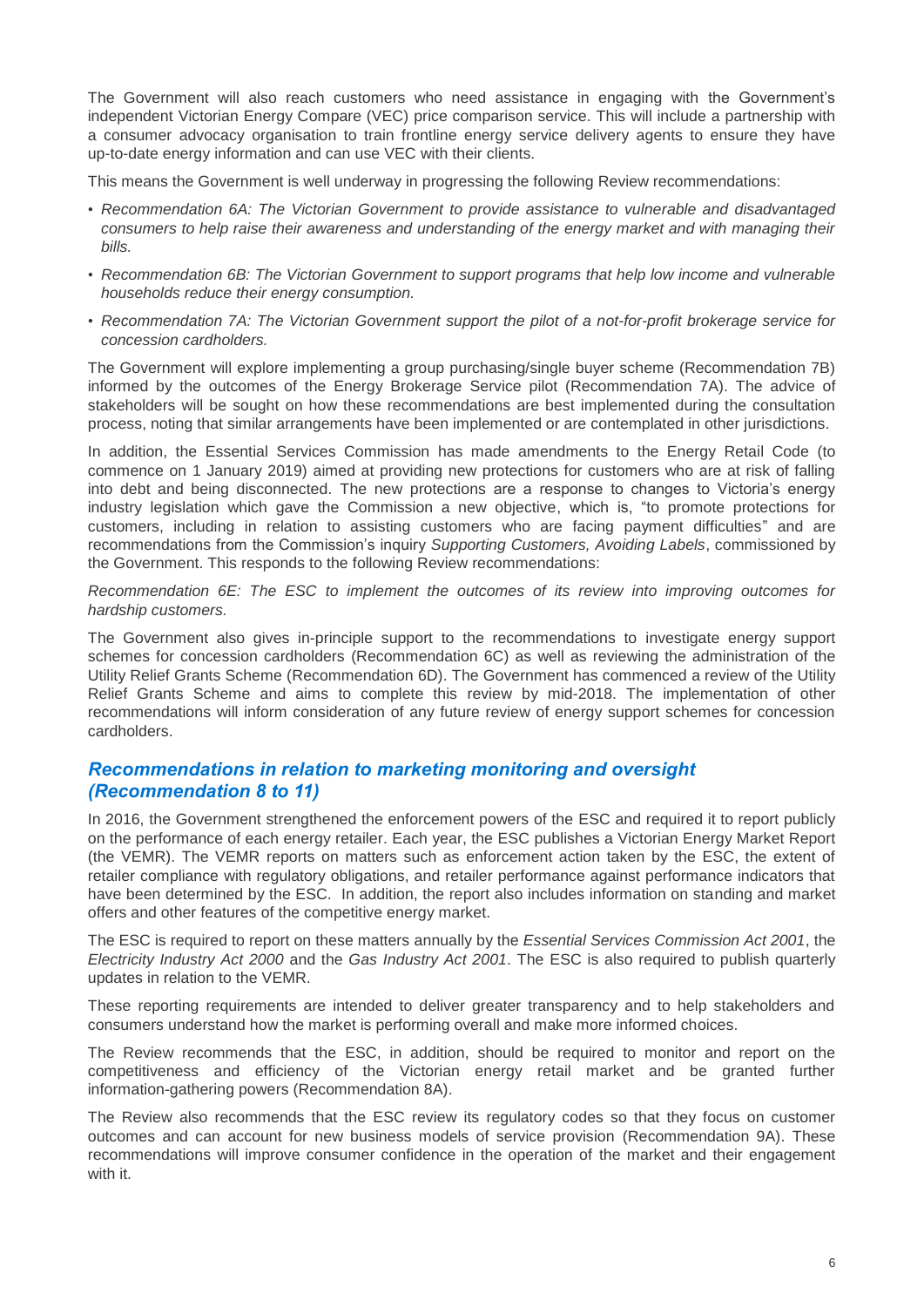Accordingly, the Government will request the ESC to give effect to Recommendation 8A by:

- developing a pricing methodology for a 'reference BSO Price' in consultation with stakeholders that could be published from 1 July 2018; and
- developing a framework for assessing the competitiveness and efficiency of the Victorian energy retail market and to complete and publish its review by 31 December 2019.

Further, the Government will request the ESC give effect to Recommendation 9A by reviewing its regulatory codes, including the Energy Retail Code, to ensure a focus on customer outcomes and to account for new business models of service provision. This broader review will follow the ESC's work on implementing Recommendations 3A to 3H and will be completed by 31 December 2019.

The Government has already committed to extending the powers of the Energy and Water Ombudsman (Victoria) (EWOV) to cover 'embedded electricity networks' – addressing, in part, Recommendation 10A that the powers of EWOV be expanded to cover emerging energy businesses, products and services. It will look to further expand EWOV's powers to capture emerging businesses, products and services as they arise.

In response to Recommendation 11A, the Government will continue to work through the COAG Energy Council to ensure that national energy markets continue to deliver in the long-term interests of consumers.